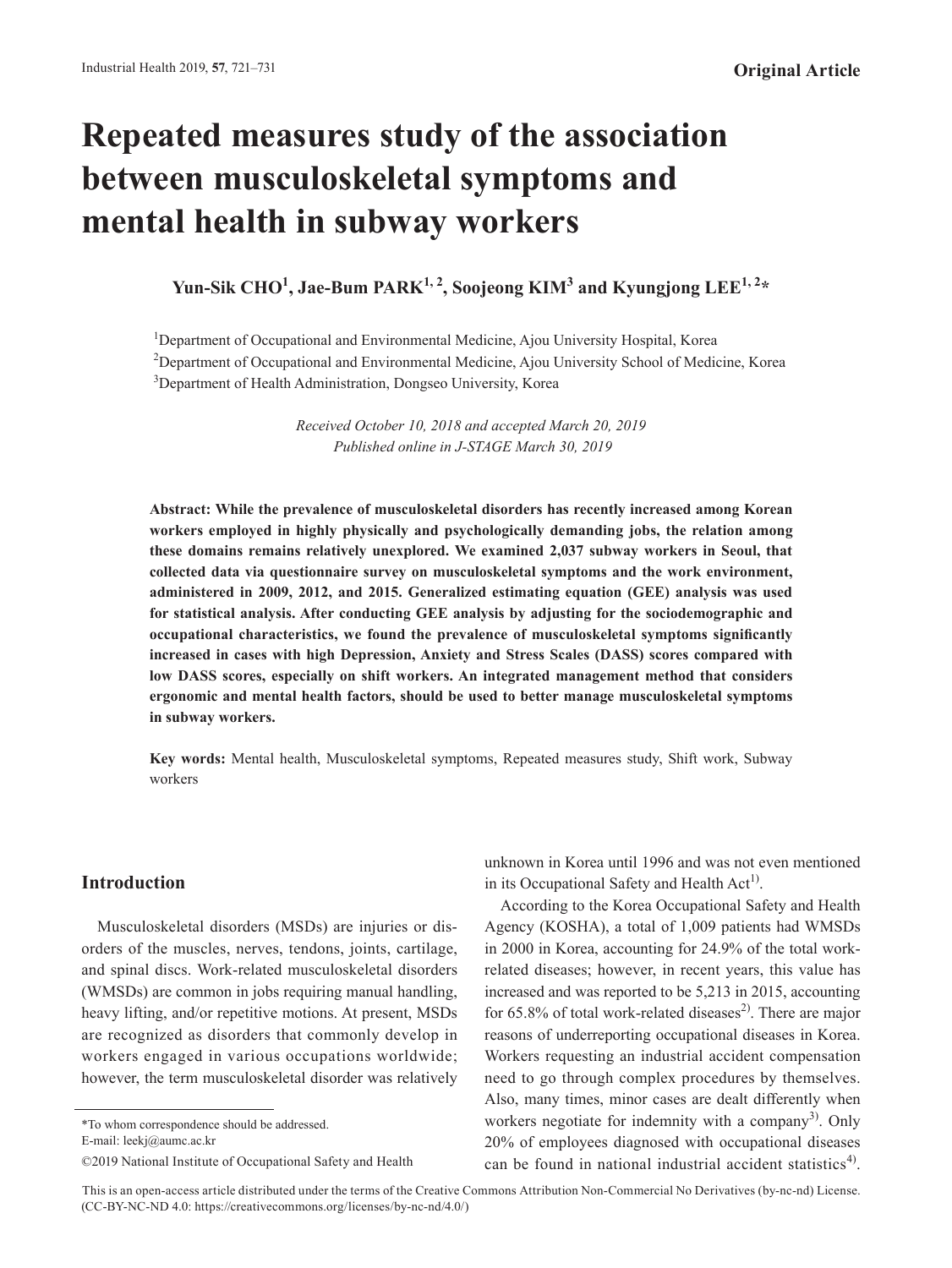While the number of workers who report WMSDs are low because of underreporting, we believe the distributions of WMSDs compared with other occupational illnesses and injuries would be similar in Korea. In Europe, WMSDs account for nearly half of the total work-related diseases, and reportedly affects approximately 4 million workers<sup>[5](#page-8-4))</sup>. Moreover, WMSDs are responsible for 49.9% of work absence cases for >3 d among workers in Europe and 60% of permanent work incapacity $^{6}$  $^{6}$  $^{6}$ . Such an increase in WMSD among workers might results in greater economic losses. Based on the claims filed for the National Health Insurance in 2011 in Korea, the number of lost working days for every 100,000 workers due to WMSD was 153,267 d. This amounted to an economic loss of 13 million USD. When these numbers are scaled up to the total number of workers in Korea, there are an estimated 39,850,000 lost working days per year with a relative economic loss of 3.5 billion USD<sup>[7\)](#page-8-6)</sup>.

Many studies have assessed the factors associated with musculoskeletal symptoms. Most of the early studies focused on physical exposure, such as manual material handling, repetitive movements, awkward postures, and vibration $^{8}$  $^{8}$  $^{8}$ , and subsequent studies explained the association between musculoskeletal symptoms and psychological risk factors, such as somatizing tendency, low mood, poor self-rated health, and psychosocial factors $9-11$ ). The US National Institute of Occupational Safety and Health (NIOSH) defines job stress as "the harmful physical and emotional responses that occur when the requirements of the job do not match the capabilities, resources, or needs of the worker"<sup>[12\)](#page-8-9)</sup>. Some studies are currently being conducted not only stress itself, but also on the correlation between musculoskeletal symptoms and mental health parameters, such as anxiety and depression $^{13, 14}$  $^{13, 14}$  $^{13, 14}$ .

Although several studies have examined musculoskeletal symptoms, it is difficult to explain all the aspects of musculoskeletal symptoms in the workplace based on the individual risk factors identified. Socio-economic factors, such as healthcare availability, social security, and occupational safety and health need to be considered<sup>15)</sup>.

Following an increase in the prevalence of musculoskeletal symptoms, Korea added the phrase "health problems caused by simple and repetitive work or work which requires excessive physical labor" to the Occupational Safety and Health Act in 2002; with this effort, Korea instituted a legal basis to prevent musculoskeletal symptoms<sup>1)</sup>. A risk factor survey is currently ongoing regarding the workplaces with risk of musculoskeletal disorders (11 workplaces that have been linked with WMSDs defined by an ordinance of the Ministry of Employment and Labor) on a regular basis at 3 yr intervals; the study involves a basic survey, symptom questionnaire survey, and ergonomic evaluation. Various ergonomic evaluation tools are available, including the NIOSH Lifting Equation, Ergonomic Risk Factor Checklist, Ovako Working-posture Analysis System, Quick Exposure Checklist (QEC), Rapid Entire Body Assessment (REBA), Rapid Upper Limb Assess-ment (RULA), and Strain Index<sup>[16\)](#page-8-12)</sup>. After the risk factor survey identifies certain problems, the data are then transferred for adoption in a preventive management program; however, it is difficult to determine the specific changes in the workplace following the assessment of ergonomic exposures using these checklists. Moreover, there is a lack of data analysis on whether care and feedback are properly provided to workers with musculoskeletal symptoms.

The subway is one of the workplaces with musculoskeletal risk, and the prevalence of musculoskeletal symptoms among subway workers, including operators and mechanics, is reportedly 70–95%, depending on the body part involved<sup>[17, 18](#page-8-13))</sup>. According to the NIOSH, the incidence rate of anxiety, stress, and neurotic disorder is reportedly very high in the transport and public sectors $^{19}$ , and the job stress of the operating crew in charge of driving in underground conditions is higher than most other occupations<sup>20)</sup>. In particular, the "person under the train  $(PUT)$ " experience, which can occur during a railway accident or suicide, leads to marked psychological and mental stress in subway operators, and subsequently has been linked with occupational mental disorders, such as "panic dis-order" and "post-traumatic stress disorder (PTSD)"<sup>[21, 22](#page-8-16))</sup>. Although job stress and psychological health level may affect the musculoskeletal symptoms of subway workers to some extent, most of these studies are cross-sectional<sup>17, 18)</sup> and only a few longitudinal studies have assessed their association with the symptoms. Currently, the preventive management program for musculoskeletal disease is being carried out in many workplaces, including subway corporation, in Korea, but the management of job stress is recognized as an individual's own problem.

In the present study, our aim was to analyze the association between musculoskeletal symptoms and the mental health of subway workers in Seoul based on a prospective longitudinal study that began in 2009. After controlling for covariates in the work environment through ergonomic work analysis, this study examined the changes in the prevalence of the workers' musculoskeletal symptoms over time and analyzed the mental health factors associated with the musculoskeletal symptoms.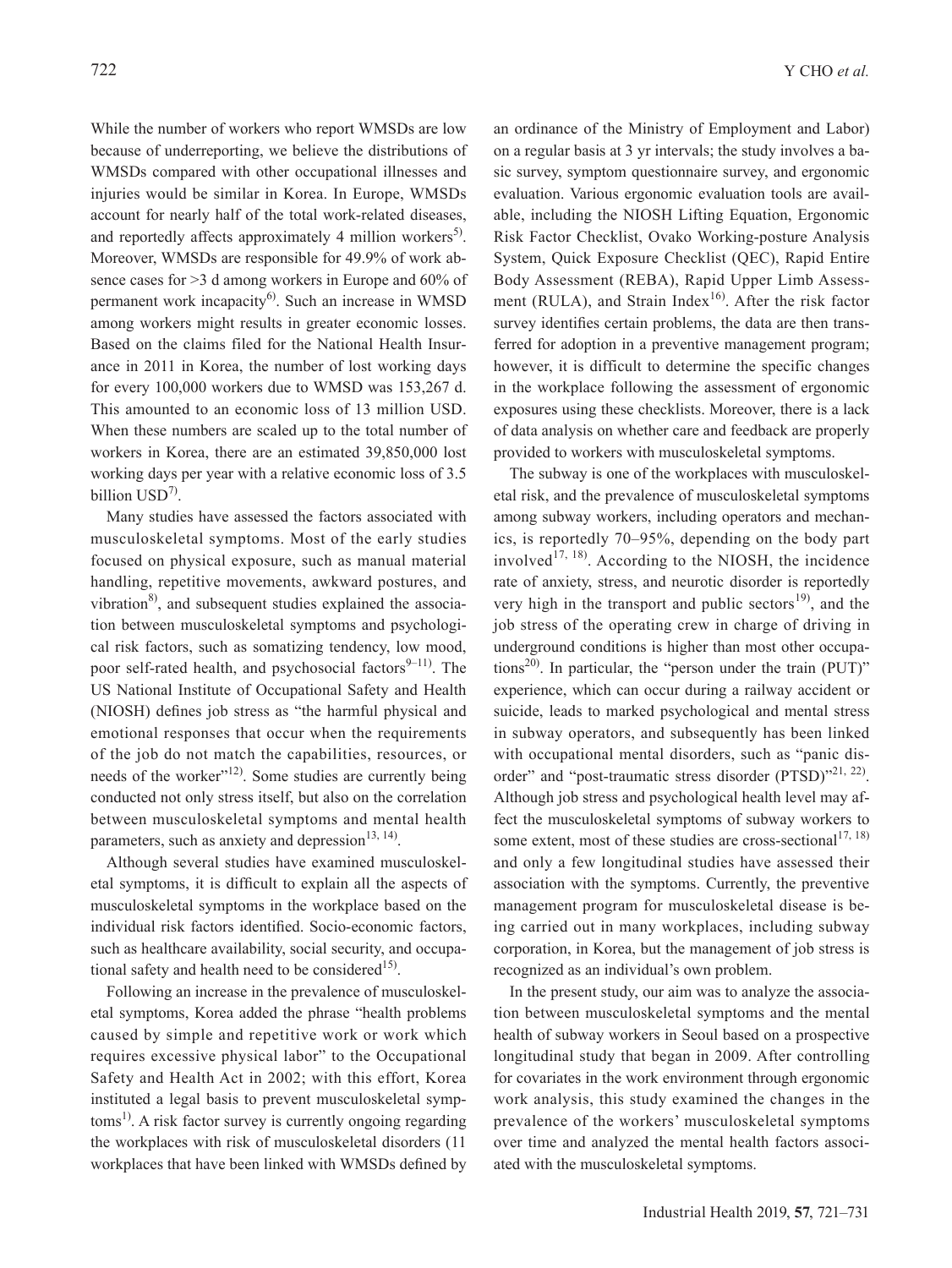# **Methods**

#### *Subjects*

This study was based on the musculoskeletal risk factor survey conducted in 2009, 2012, and 2015 on all the employees of a subway corporation that operates 4 of the 9 subway lines in Seoul. In 2015, a total of 6,524 employees worked at the corporation, which accounts for approximately 40% of all subway employees in Seoul. A university hospital in Korea had started the musculoskeletal risk factor survey in 2009 and conducted a preliminary survey, questionnaire survey, and worksite survey at 3 year intervals. The present study protocol was reviewed and approved by the Institutional Review Board of the Ajou University Medical Center in Suwon, Korea. AJIRB-SBR-SUR-15-289, Location No. 1–No. 4 (22404, 22405, 22406, 22559). All participants signed a written informed consent.

## *Data collection*

In this study, we used the musculoskeletal symptom questionnaire, recommended by the KOSHA, to identify musculoskeletal symptoms, and the Depression, Anxiety and Stress Scales (DASS) to assess mental health<sup>[16, 23](#page-8-12))</sup>. Work analysis was performed on 11 work activities known and considered to be related to musculoskeletal symptom risk interviews in which workers identified their working conditions and ergonomic evaluations using video-tape and analysis were also conducted.

## *Measurement tools*

#### 1) General characteristics

The general characteristics of the subjects consist of sex, age, accident history, and work shift.

#### 2) Ergonomic evaluation

The QEC was used as an ergonomic evaluation tool and was designed by the Robens Centre for Health Ergonomics for the practical analysis of the risk factors of musculoskeletal disorders related to work $^{24}$ . The evaluation items in the QEC included back, shoulder/arm, hand/ wrist, and neck, and the QEC was mainly used to assess the ergonomic risk of upper extremity disorders. The exposure percentage was calculated based on the QEC exposure scores. The required action was divided into 4 levels depending on the exposure percentage: "acceptable", <40%; "investigate further", 40–50%; "investigate further and change soon", 50–70%; and "investigate and change immediately",  $\geq 70\%^{25}$  $\geq 70\%^{25}$  $\geq 70\%^{25}$ . We calculated the aver-

age QEC score of the subjects for each work activity and assigned those with values <40% to the "ergonomic risk: low group" and those with values ≥40% to the "ergonomic risk: high group". After excluding workers who were changed to different ergonomic groups over the 3 surveys (for example, in 2009: low risk group change to high risk group in 2012), a total of 2,037 subjects were finally included for analysis (Fig. 1).

### 3) Musculoskeletal symptoms

By using the musculoskeletal symptom questionnaire, based on the guidelines for surveys of work activities, on factors related to musculoskeletal risk established by the KOSHA, and on musculoskeletal symptom criteria defined by the NIOSH, we classified symptoms experienced by the subjects over the past year as neck, shoulder, arm/elbow, and hand/wrist/finger and examined the duration of pain, frequency, intensity, and treatment<sup>16, 26</sup>). In cases where a symptom was present on any part of the body, it was defined as 'any body part symptom' and was analyzed along with the neck symptoms and shoulder symptoms. Moreover, we used the criteria frequently used by NIOSH for the prevalence of subjective musculoskeletal symptoms and analyzed the presence or absence of these musculoskeletal symptoms; if "a symptom lasts for at least 1 week or occurs once or more per month in the past 1 year", it was considered to indicate musculoskeletal symptoms, and the other cases were considered not to have musculoskeletal symptoms $^{27}$ .

#### 4) Mental health

To identify the mental health level of the subjects, we used DASS data collected over 3 yr—in 2009, 2012, and 2015—and assessed depression, anxiety, and stress in the subjects. The DASS was developed by Lovibond<sup>[23\)](#page-9-3)</sup>, as a self-administered scale to assess negative emotional states, such as anxiety, depression, and stress. Each of the 3 DASS scales contains 14 items, divided into subscales of 2–5 items with similar content. The Depression scale assesses for dysphoria, hopelessness, devaluation of life, self-deprecation, lack of interest/involvement, anhedonia, and inertia. The Anxiety scale assesses for autonomic arousal, skeletal muscle effects, situational anxiety, and subjective experience of anxious affect. The Stress scale is sensitive to levels of chronic non-specific arousal and assesses for difficulty relaxing; nervous arousal; and being easily upset/agitated, irritable/over-reactive, and impatient. Subjects were asked to use 4-point severity/frequency scales to rate the extent to which they experienced each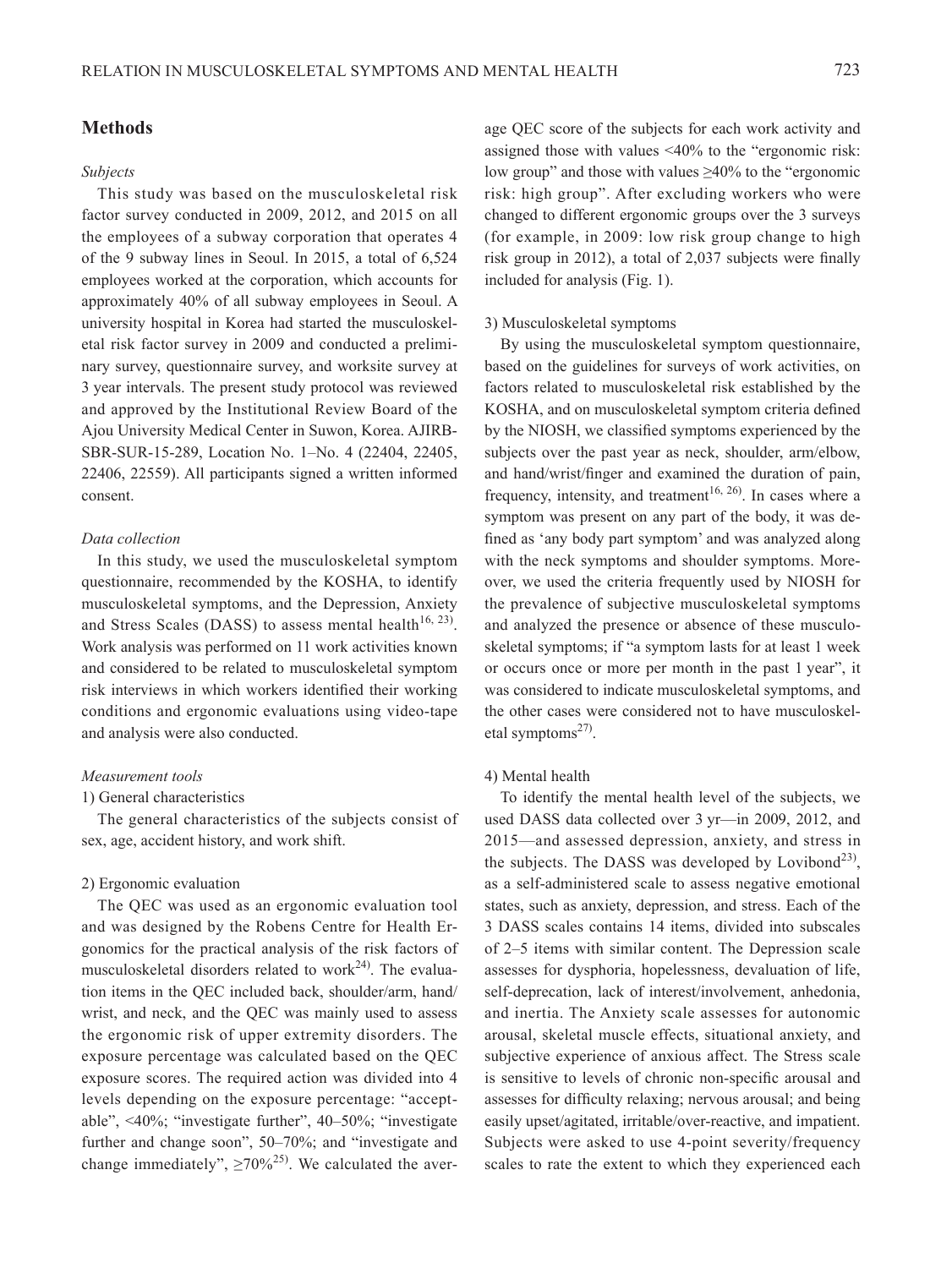

**Fig. 1. Selection of study participants.**

state over the past week. The DASS is then calculated as the sum of the scores of related questions, and based on these scales, the level of each item is classified as normal, mild, moderate, severe, and very severe<sup>23)</sup>. The DASS has shown high internal consistency and has produced signifi-cant findings in various studies<sup>[28, 29](#page-9-4))</sup>. This study calculated the DASS scores, which were used to assign the subjects to the mild or lower (normal  $+$  mild) group and the moderate or higher (moderate + severe + very severe) group.

#### *Statistical analysis*

We conducted frequency analysis for the subjects' general characteristics and the presence of musculoskeletal symptoms in each year, and a chi-square test to compare the differences in the presence of musculoskeletal symptoms depending on the general characteristics. Moreover, to identify the association between musculoskeletal symptoms and the mental health level of the subjects, the study used a generalized estimating equation (GEE). The basic model of the GEE is similar to that of logistic regression analysis, but it derives the Exp (B) that considers 3 yr of repeated measures. GEE is an analytical method that estimates the parameters of a generalized linear model with a possible unknown correlation between outcomes. GEE can be used to analyze longitudinal data sets which are comprised of repeated observations of an outcome variable and a set of covariates for each of many subjects<sup>30)</sup>. More importantly, since correlations exist between observations in medicine and health science studies where the binary response variables are measured several times, GEE should be preferentially applied in these cases  $31$ . All statistical analyses were performed using SPSS (IBM Corp. Released 2014. IBM SPSS Statistics for Windows, Version 23.0. Armonk, NY: IBM Corp.), and all *p* values <0.05 were considered to indicate statistical significance.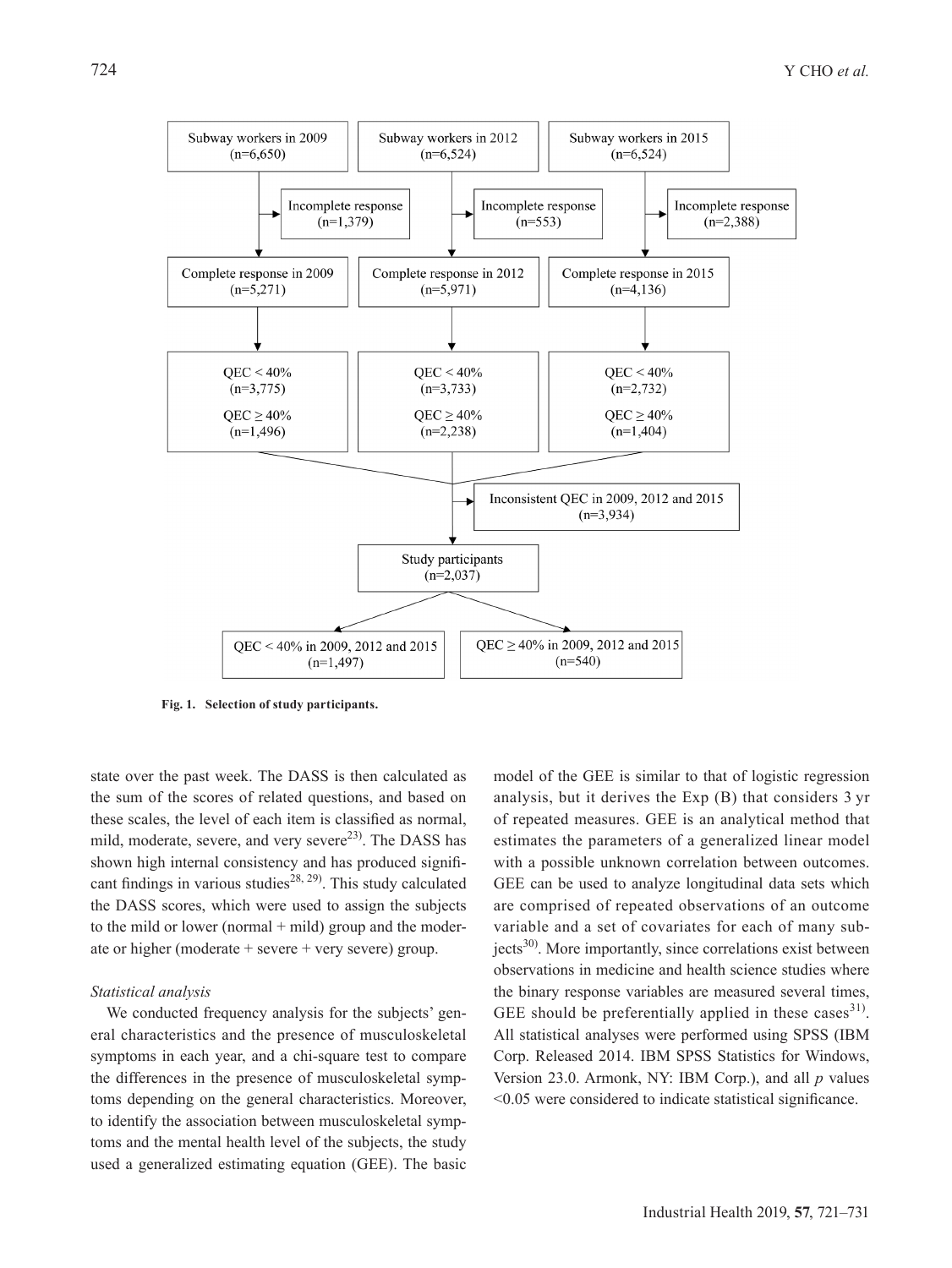# **Results**

#### *General characteristics of the subjects*

A total of 5,271 of 6,650 (response rate, 79.3%) employees in 2009, 5,971 of 6,524 (response rate, 91.5%) employees in 2012, and 4,136 of 6,524 (response rate, 63.4%) employees in 2015 participated in the musculoskeletal risk factor survey. We finally selected 2,037 employees for analysis as they were assigned to the same ergonomic group in the 2009, 2012, and 2015 surveys, and divided the subjects into 2 groups based on the QEC results. A total of 1,497 (73.5%) were assigned to the low QEC group and 540 (26.5%) were assigned to the high QEC group. The number of individuals who worked in shifts was 1,640 (80.5%) in 2009, 1,589 (78.0%) in 2012, and 1,583 in 2015 (77.7%), thus indicating a gradual decrease over time (Table 1).

#### *Musculoskeletal symptoms*

Based on the musculoskeletal symptom questionnaire, we examined the prevalence of musculoskeletal symptoms in the subjects. The number of cases with neck symptoms was 84 (4.1%) in 2009, 215 (10.6%) in 2012, and 236 (11.6%) in 2015, which suggests that the prevalence of neck symptoms increased from 2009. Similarly, the number of those with shoulder symptoms gradually increased (Table 2).

## *Mental health*

After measuring the subjects' scores for depression, anxiety, and stress through the DASS, we divided the subjects into 2 mental health groups. With regard to depression, the number of cases in the moderate-or-higher group was 211 (10.4%) in 2009, which increased to 305 (15.0%) in 2012 and slightly decreased to 298 (14.6%)

#### **Table 1. The sociodemographic characteristics of the study population**

|                  |                       | 2009        | 2012         | 2015        |
|------------------|-----------------------|-------------|--------------|-------------|
| Characteristics  |                       | $N(\%)$     | N(%          | $N(\%)$     |
| Sex              | Male                  | 1,976(97.0) | 1,976(97.0)  | 1,976(97.0) |
|                  | Female                | 61(3.0)     | 61(3.0)      | 61(3.0)     |
| Age(yr)          | $\leq$ 29             | 69 (3.4)    | 3(0.1)       | 0(0.0)      |
|                  | $30 - 39$             | 980 (48.1)  | 488 $(24.0)$ | 197(9.7)    |
|                  | $40 - 49$             | 830 (40.7)  | 1,278(62.7)  | 1,470(72.2) |
|                  | $\geq 50$             | 158(7.8)    | 268 (13.2)   | 370 (18.2)  |
| Ergonomic risk   | Low (QEC <40%)        | 1,497(73.5) | 1,497(73.5)  | 1,497(73.5) |
|                  | High (QEC $\geq$ 40%) | 540 (26.5)  | 540 (26.5)   | 540 (26.5)  |
| Accident history | No                    | 1,322(64.9) | 1,173(57.6)  | 1,079(53.0) |
|                  | Yes                   | 564 (27.7)  | 857(42.1)    | 958 (47.0)  |
|                  | Missing               | 151(7.4)    | 7(0.3)       | 0(0.0)      |
| Shift work       | No                    | 393 (19.3)  | 431(21.2)    | 454 (22.3)  |
|                  | Yes                   | 1,640(80.5) | 1,589(78.0)  | 1,583(77.7) |
|                  | Missing               | 4(0.2)      | 17(0.8)      | 0(0.0)      |
| Total            |                       | 2,037(100)  | 2,037(100)   | 2,037(100)  |

QEC: Quick Exposure Checklist.

|  | Table 2. Musculoskeletal symptoms in the study population |  |
|--|-----------------------------------------------------------|--|
|--|-----------------------------------------------------------|--|

|               |                | 2009        | 2012        | 2015         |
|---------------|----------------|-------------|-------------|--------------|
| Body parts    | Pain           | $N(\%)$     | $N(\%)$     | N(%          |
| Neck          | N <sub>0</sub> | 1,953(95.9) | 1,822(89.4) | 1.801(88.4)  |
|               | Yes            | 84(4.1)     | 215(10.6)   | 236(11.6)    |
| Shoulder      | N <sub>0</sub> | 1,823(89.5) | 1,767(86.7) | 1,750 (85.9) |
|               | Yes            | 214(10.5)   | 270(13.3)   | 287(14.1)    |
| Any body part | No             | 1,610(79.0) | 1,433(70.3) | 1,439(70.6)  |
|               | Yes            | 427(21.0)   | 604(29.7)   | 598 (29.4)   |
| Total         |                | 2,037(100)  | 2,037(100)  | 2,037(100)   |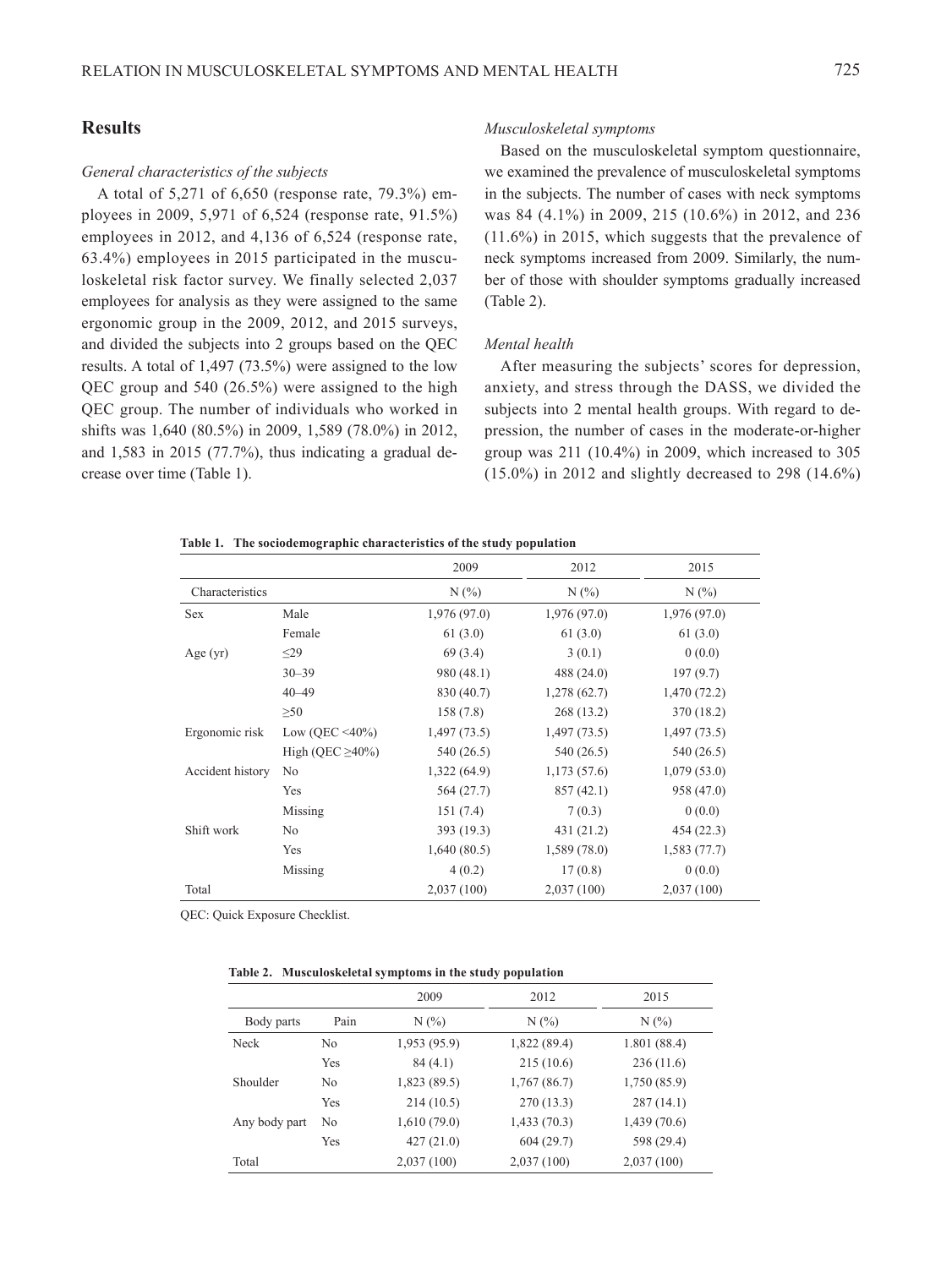|               |                    | 2009         | 2012        | 2015         |
|---------------|--------------------|--------------|-------------|--------------|
| Mental health |                    | $N(\%)$      | $N(\%)$     | N(%)         |
| Depression    | Mild or lower      | 1,826 (89.6) | 1,732(85.0) | 1,739 (85.4) |
|               | Moderate or higher | 211(10.4)    | 305(15.0)   | 298 (14.6)   |
| Anxiety       | Mild or lower      | 1,706 (83.8) | 1,692(83.1) | 1,679(82.4)  |
|               | Moderate or higher | 331 (16.2)   | 345 (16.9)  | 358 (17.6)   |
| <b>Stress</b> | Mid or lower       | 1,953 (95.9) | 1,924(94.5) | 1,913 (93.9) |
|               | Moderate or higher | 84(4.1)      | 113(5.5)    | 124(6.1)     |
| Total         |                    | 2,037(100)   | 2,037(100)  | 2,037(100)   |

**Table 3. Mental health groups, based on the DASS scores of the study population**

DASS: Depression, Anxiety and Stress Scales.

in 2015. With regard to anxiety and stress, the number of cases in the moderate-or-higher group gradually increased (Table 3).

# *Association between musculoskeletal symptoms and subjects' general characteristics*

A chi-squared test was used to analyze the differences in the presence of pain due to musculoskeletal symptoms, based on the subjects' general characteristics. With regard to sex, the prevalence in women was significantly greater than in men in all the surveyed years, although there was substantially fewer females in the study (3.0%). With regard to age groups, musculoskeletal symptoms were found to increase in frequency among young people, from 2009 to 2015. With regard to the ergonomic risk groups, the high risk group showed a higher prevalence of musculoskeletal symptoms than the low risk group in all of the surveyed years. With regard to accident history, the group that had an accident showed a significantly higher prevalence of musculoskeletal symptoms in all the surveyed years. Overall, the individuals who did not work in shifts were more likely to answer that they had musculoskeletal symptoms as compared to those who did work in shifts (Appendix 1). Also, the results of the chi-square test for QEC groups and other variables were presented. The VIF value of all variables was 1.008–1.422, which did not have multicollinearity problem (Appendix 2).

# *Association between musculoskeletal symptoms and mental health*

To identify the association between mental health and the prevalence of musculoskeletal symptoms in the subjects, we used GEE analysis to calculate the odds ratio and a 95% confidence intervals (CI), while adjusting for the following variables: sex, age, ergonomic risk, accident history, and shift work. We found that, compared to the mild-or-lower group, the group with a moderate or higher level of depression showed a significant increase in neck symptoms by 2.08 times (95% CI, 1.66–2.61), shoulder symptoms by 1.99 times (95% CI, 1.61–2.45), and any body part symptoms by 2.35 times (95% CI, 2.00–2.77). Similarly, compared to the mild-or-lower group, the group with a moderate or higher level of anxiety showed a significant increase in neck symptoms by 1.93 times (95% CI, 1.55–2.40), shoulder symptoms by 2.06 times (95% CI, 1.70–2.50), and any body part symptoms by 2.18 times (95% CI, 1.85–2.55). With regard to stress, compared to the mild-or-lower group, the moderate-or-higher group showed an increase in neck symptoms by 2.34 times (95% CI,  $1.67-3.27$ ), shoulder symptoms by 2.35 times  $(95\%$ CI, 1.75–3.14), and any body part symptoms by 3.00 times (95% CI, 2.32–3.87); the odds ratio for stress was greater than that for depression or anxiety. In addition, when analyzing the subjects through GEE on whether they work on shifts or not, shift working group showed significant correlation between musculoskeletal symptoms and mental health compared to non-shift working group (Table 4).

## **Discussion**

In the present study, GEE was used to assess the repeated measurements conducted over 6 yr: 2009, 2012, and 2015. We found the prevalence of musculoskeletal symptoms significantly increased in cases with high DASS scores compared with low DASS scores, especially on shift workers.

The prevalence of musculoskeletal symptoms overall markedly increased from 2009 to 2012 and slightly increased or remained similar from 2012 to 2015. In addition, from 2009 to 2012, 11.2% of the participants continued to suffer from musculoskeletal symptoms, but from 2012 to 2015, they reached 14.2%, suggesting that

 $\overline{a}$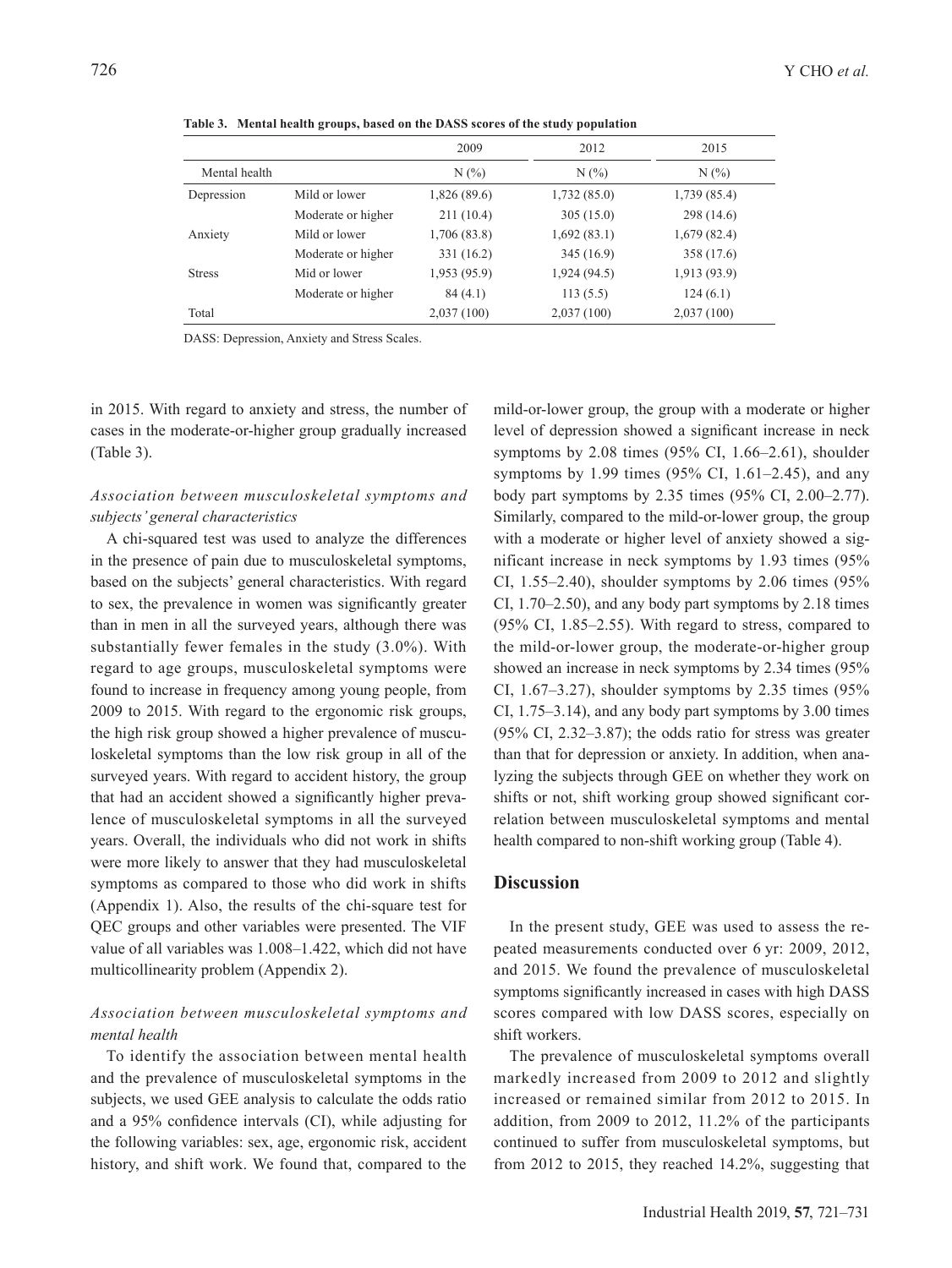| All workers   |               |                     |            |                     |            |                        |            |  |
|---------------|---------------|---------------------|------------|---------------------|------------|------------------------|------------|--|
|               |               | Neck symptoms       |            | Shoulder symptoms   |            | Any body part symptoms |            |  |
|               | Mental health | OR (95% CI)         | $p$ -value | OR (95% CI)         | $p$ -value | OR (95% CI)            | $p$ -value |  |
| Depression    |               | $2.08(1.66-2.61)$   | < 0.001    | $1.99(1.61 - 2.45)$ | < 0.001    | $2.35(2.00-2.77)$      | < 0.001    |  |
| Anxiety       |               | $1.93(1.55 - 2.40)$ | < 0.001    | $2.06(1.70-2.50)$   | < 0.001    | $2.18(1.85 - 2.55)$    | < 0.001    |  |
| <b>Stress</b> |               | $2.34(1.67-3.27)$   | < 0.001    | $2.35(1.75-3.14)$   | < 0.001    | $3.00(2.32 - 3.87)$    | < 0.001    |  |
| By shift work |               |                     |            |                     |            |                        |            |  |
| Shift<br>work | Mental health | Neck symptoms       |            | Shoulder symptoms   |            | Any body part symptoms |            |  |
|               |               | OR (95% CI)         | $p$ -value | OR (95% CI)         | $p$ -value | OR (95% CI)            | $p$ -value |  |
| No            | Depression    | $1.25(0.78-1.99)$   | 0.359      | $2.13(1.42 - 3.20)$ | < 0.001    | $2.31(1.65-3.24)$      | < 0.001    |  |
|               | Anxiety       | $1.35(0.88 - 2.07)$ | 0.169      | $1.55(1.05-2.31)$   | < 0.001    | $1.75(1.27 - 2.42)$    | < 0.001    |  |
|               | <b>Stress</b> | $1.46(0.72 - 2.98)$ | 0.292      | $1.83(0.95 - 3.52)$ | 0.069      | $2.91(1.71 - 4.95)$    | < 0.001    |  |
| Yes           | Depression    | $2.45(1.91 - 3.16)$ | < 0.001    | $2.07(1.64 - 2.61)$ | < 0.001    | $2.52(2.09-3.05)$      | < 0.001    |  |
|               | Anxiety       | $2.20(1.72 - 2.82)$ | < 0.001    | $2.32(1.87-2.89)$   | < 0.001    | $2.46(2.06-2.94)$      | < 0.001    |  |
|               | <b>Stress</b> | $2.64(1.83 - 3.80)$ | < 0.001    | $2.67(1.94 - 3.68)$ | < 0.001    | $3.23(2.41-4.33)$      | < 0.001    |  |

**Table 4. Odds ratios (OR) and 95% confidence intervals (CI) of the musculoskeletal symptoms based on the DASS through GEE analysis**

Adjusted for sex, age, Quick Exposure Checklist (QEC), accident and shift work.

DASS: Depression, Anxiety and Stress Scales; GEE: Generalized estimating equation.

musculoskeletal symptoms are becoming chronic. This is inconsistent with the findings of Kim *et al.*, who found that the number of musculoskeletal patients decreased by 76.2% from 2004 to 2008 and that the total economic losses decreased by 85.1% in workplaces in Korea that ran the preventive management program for musculoskeletal disease $32$ . Of course, the effects would have been large at the beginning of the program's introduction, and it would be a little harsh to compare them directly to current study. However, increasing musculoskeletal symptoms in this study means that the current preventive management program is insufficient to manage WMSD risk factors for subway workers. There is a need to improve the program in a way that involves the management of more various job stressors. The development of customized programs by job type is also worth considering.

In order to examine the dichotomous exposure categories among ergonomic factors that can affect the subjects' musculoskeletal symptoms, this study used QEC to divide the subjects into 2 ergonomic risk groups. The results of a chi-square test showed that overall, the high risk group had a higher prevalence of neck, shoulder, and any body part symptoms over all of the surveyed years. Although it was not presented in the Tables, the Exp (B) in GEE analysis was significant, with values of  $1.3-1.5$  ( $p<0.05$ ) for each of the different musculoskeletal symptoms. The findings of this study were consistent with those of the ex-isting study<sup>[25](#page-9-1))</sup>, which stated that action should be taken if the QEC percentage score is  $\geq 40\%$ , similar to that reported

in other OEC-based research on other occupations<sup>[33, 34\)](#page-9-8)</sup>. As demonstrated above, the ergonomic risks in subway workplaces could be subjectively quantified by ergonomic experts and predicted to some extent, by using the ergonomic evaluation tool. The adoption of appropriate action, based on the ergonomic evaluation results, might make it possible to prevent or manage musculoskeletal symptoms in workers.

To analyze the subject's mental health, the DASS scores were assessed, which estimates the level of depression, anxiety, and stress among the subjects. Based on the DASS scores the subjects were assigned to 2 groups each for depression, anxiety, and stress. Over the course of 6 yr, we found that mental health was associated with musculoskeletal symptoms by using GEE. In those 2 groups that we assigned for depression, anxiety, and stress, the "moderate or higher" group showed approximately 2–3 times higher odds ratio in each of the musculoskeletal symptoms than the "mild or lower" group. These results were consistent with those of studies on the association between musculoskeletal symptoms and mental health factors such as depression, anxiety, and stress $9, 18$ .

One notable aspect is that these correlations are more prevalently in shift working group than non-shift working group. More detailed investigation is needed to analyze the prevalence of WMSD between them which covers variety of factors like work hours, physical demands, occupational exposure, compensation, commute time, work schedule and so  $\text{on}^{35, 36}$ . However, this study did not have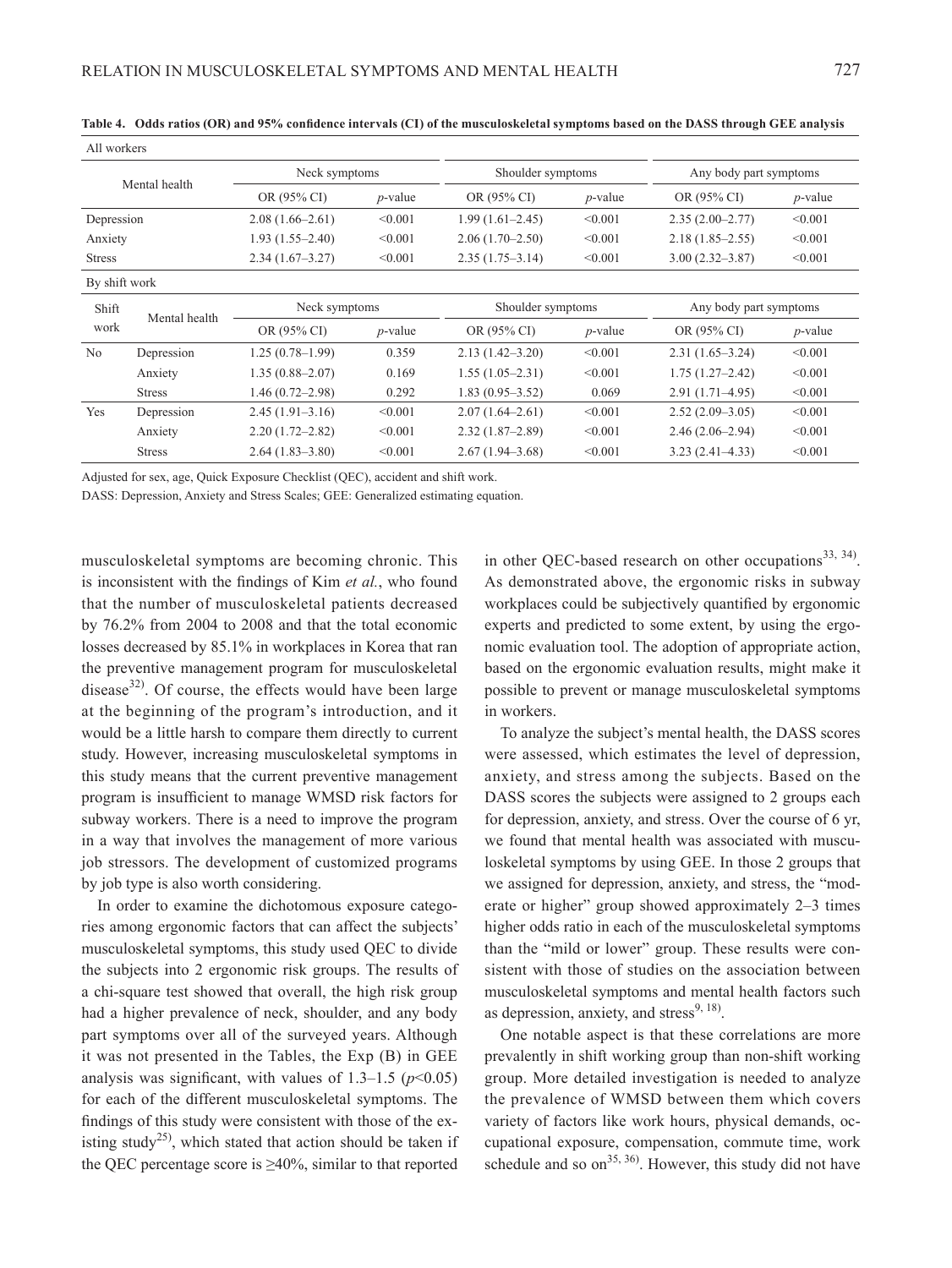enough data related to that. As a result, we could not find correlation between age and prevalence of musculoskeletal symptoms, even though analysis showed that higher the age groups tended to work less in shifts. In addition, nonshift working group shows tendency of higher prevalence of musculoskeletal symptoms, and there is no significant difference between DASS scores of shift working group and non-shift working group. However, considering previous studies about shift work and mental and physical health problem<sup>37, 38)</sup> as well as our GEE analysis, mental health of shift workers may influence on WMSDs. This is an area that needs further research.

Consequently, a more detailed evaluation of the musculoskeletal symptoms as well as an analysis of mental health using ergonomic tools designed to be specific to parts of the subway workers' body may be required. Furthermore, to manage musculoskeletal symptoms, we need to consider not only the ergonomic factors in workplaces, but also the social factors in the workplaces and the individual mental health problems, especially on shift workers.

Recently, intervention programs have attempted to mitigate mental illnesses such as PTSD or stress among the operators who experienced  $PUT^{39}$ ; however, their expected effect was not very significant. To our knowledge, no program is being developed that can be applied to subway worker. However, the findings of the present study emphasize the need for measures related to the mental health of subway workers. The mental health of all workers, as well as subway workers, should no longer be regarded as a personal issue, but as something to be managed at a corporate and social level. It's also time to discuss the introduction of a program for mental health management, just as the preventive management program for musculoskeletal disease is being implemented in many workplaces.

This study has several limitations. First, although the analysis of mental health and the prevalence of musculoskeletal symptoms in the subjects has significant results, it is unclear which direction is the cause and the outcome. However, because ergonomic intervention alone is difficult to improve WMSDs, we would like to say that consideration of mental health is important in regards to musculoskeletal surveys and management. Second, it is difficult to generalize the findings of this study, as the study only examined subway workers in Seoul. However, it would be useful to compare these findings with those from other workplaces with activities that have similar musculoskeletal risk. Third, there is a possibility of misclassification, as 4 levels divided based on the QEC scores

were consolidated into 2 groups. And it may not reflect the differences in the work environment or ergonomic factors among individuals in detail. Additionally, because we used QEC, we could not analyze the lower extremity symptoms which are found frequently in subway workers. Fourth, the analysis of lower back symptoms was not satisfactory. Although, a significance between other musculoskeletal symptoms and mental health has been identified, it is regrettable that lower back pain, an important musculoskeletal symptom that is common to subway workers, has been excluded from the analysis. Finally, changes in mental health could have been observed temporarily or chronically due to physical disease; however, there were limitations in controlling such acute or chronic disease history. And various data on personal, occupational, and social factors were not sufficient.

The strengths of the study are: First, it is a repeated measures study on a large number of subway workers; only a few such studies have been conducted thus far. Second, by assessing the ergonomic factors related to the physical symptoms in subway workers using validated tools and questionnaires and by evaluating mental health factors such as depression, anxiety, and stress using the DASS, the present study has made it easier for future studies to compare these groups using the same tools. Third, by conducting the questionnaire survey and work analysis simultaneously during the same time period, we could appropriately control for individual or workplace factors related to musculoskeletal symptoms. Fourth, we could observe distinctive changes by analyzing the association between mental health and musculoskeletal symptoms in subway workers, based on the repeated measures data surveyed 3 times over 6 yr. The study of Zhang *et al.* on musculoskeletal disease compared the use of logistic regression and GEE in the analysis of binary result variables. The study found that although the corresponding risks of each method were similar, the statistical power of the GEE analysis was higher than that of logistic regression analy-sis<sup>[40\)](#page-9-12)</sup>. Furthermore, by identifying an association between musculoskeletal symptoms and depression, anxiety, and stress, we were able to describe appropriate measures for musculoskeletal health management in subway workers. Finally, we questioned the effectiveness of the preventive management program for musculoskeletal disease currently conducted in the country. Although the program was shown to be effective in other workplaces, we believe that it should be re-evaluated in the near future and should particularly be tailored for subway workplaces.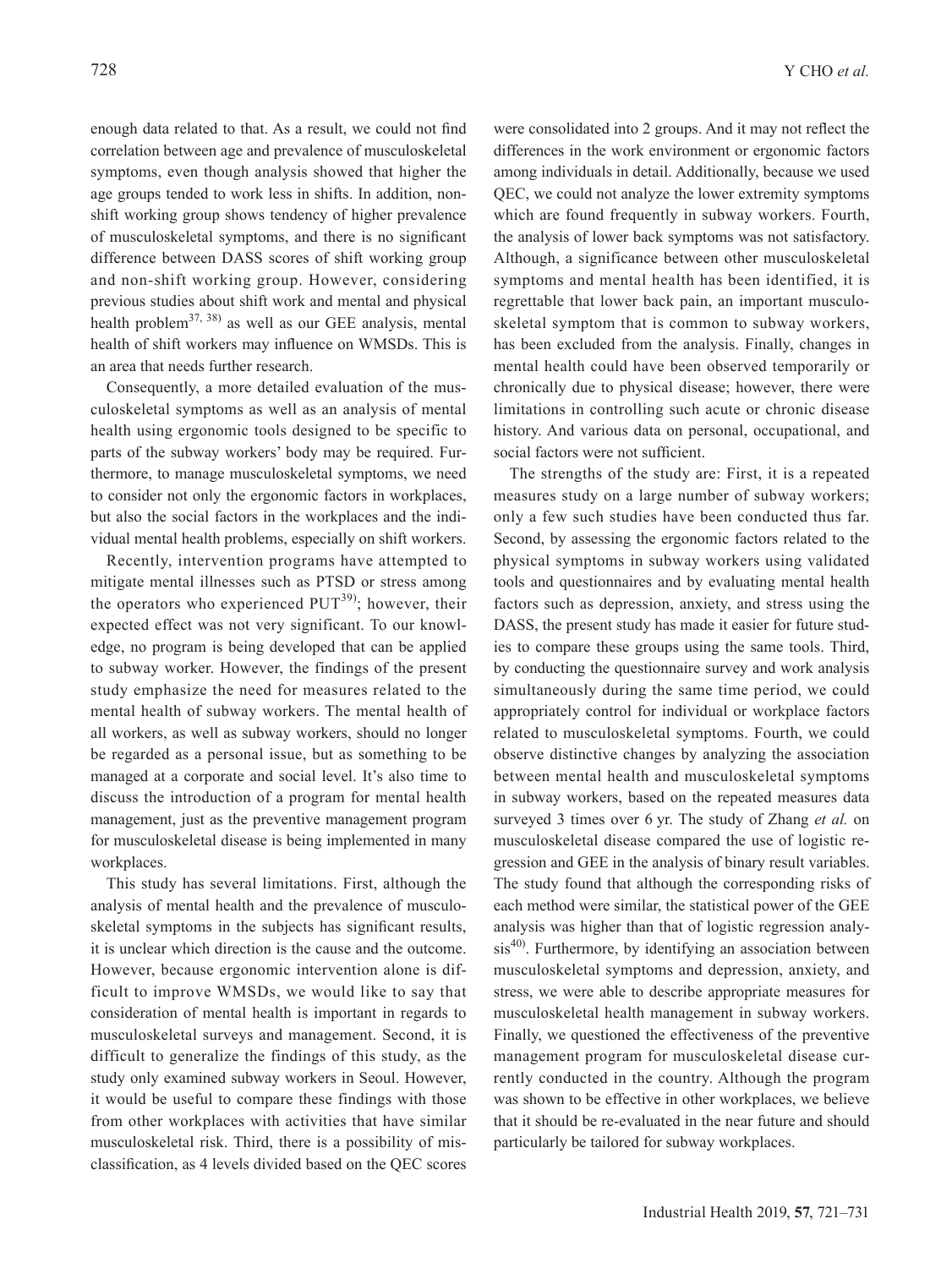# **Conclusion**

In the present study, we sought to identify the association between musculoskeletal symptoms and mental health via a musculoskeletal risk factor survey on subway workers in Korea over 6 yr, in 2009, 2012, and 2015. The number of cases at high risk of depression, anxiety, and stress gradually increased. As a significant association between mental health and musculoskeletal symptoms was confirmed in this study, we believe that it is necessary to introduce stress and mental health improvement programs tailored to each workplace.

## **Funding**

The authors report that there was no funding source for the work that resulted in the article or the preparation of the article.

## **Conflict of Interest**

The authors have no potential conflicts of interest to disclose.

#### **References**

- <span id="page-8-0"></span>1) Lee DK, Kim JH (2010) A study on the prevention system of musculoskeletal disorders in Korea and other countries. J Ergon Soc Korea **29**, 423–33. [\[CrossRef\]](http://dx.doi.org/10.5143/JESK.2010.29.4.423)
- <span id="page-8-1"></span>2) Korea Occupational Safety and Health Agency Occurrence of industrial accidents in 2015. https://www.kosha.or.kr/ www/boardView.do?contentId=363787&menuId=554&boa rdType=A2. Accessed October 10, 2016.
- <span id="page-8-2"></span>3) Kang SK (2011) The status of occupational accidents and injuries and the implications. Korean J Occup Environ Med **23**, 351–9. [\[CrossRef\]](http://dx.doi.org/10.35371/kjoem.2011.23.4.351)
- <span id="page-8-3"></span>4) Kim JH, Park SG, Leem JH, Won JU, Han SH, Chung SY, Kim SH, Kim HC, Hong YC, Kim CW, Kim CH, Kim DH, Lee DH, Lee SJ, Kang YJ, Kwak WS, Rhie J (2010) Areabased occupational disease surveillance in incheon, Korea: results of an 11-year data survey. Korean J Occup Environ Med **22**, 183–99. [\[CrossRef\]](http://dx.doi.org/10.35371/kjoem.2010.22.3.183)
- <span id="page-8-4"></span>5) Gauthy R (2007) Musculoskeletal disorders—an illunderstood "pandemic". European trade union institute for research, education. Health and Safety, Brussels.
- <span id="page-8-5"></span>6) Bevan S, Quadrello T, McGee R, Mahdon M, Vavrovsky A, Barham L (2009) Fit for work? Musculoskeletal disorders in the European workforce. The Work Foundation, 612–7.
- <span id="page-8-6"></span>7) Won JW (2015) Social and economic costs of musculoskeletal disorders; early diagnosis, treatment and management plan. Fit for Work Korea Forum, 25–37.
- <span id="page-8-7"></span>8) Bernard B (1997) Musculoskeletal disorders and workplace

factors: a critical review of epidemiologic evidence for work-related musculoskeletal disorders of the neck, upper extremity, and low back, 97–141, DHHS (NIOSH) Publication, Cincinnati.

- <span id="page-8-8"></span>9) Linton SJ (2000) A review of psychological risk factors in back and neck pain. Spine **25**, 1148–56. [\[Medline\]](http://www.ncbi.nlm.nih.gov/pubmed/10788861?dopt=Abstract) [\[CrossRef\]](http://dx.doi.org/10.1097/00007632-200005010-00017)
- 10) Palmer KT, Reading I, Linaker C, Calnan M, Coggon D (2008) Population-based cohort study of incident and persistent arm pain: role of mental health, self-rated health and health beliefs. Pain **136**, 30–7. [\[Medline\]](http://www.ncbi.nlm.nih.gov/pubmed/17689865?dopt=Abstract) [\[CrossRef\]](http://dx.doi.org/10.1016/j.pain.2007.06.011)
- 11) Macfarlane GJ, Pallewatte N, Paudyal P, Blyth FM, Coggon D, Crombez G, Linton S, Leino-Arjas P, Silman AJ, Smeets RJ, van der Windt D (2009) Evaluation of work-related psychosocial factors and regional musculoskeletal pain: results from a EULAR Task Force. Ann Rheum Dis **68**, 885–91. [\[Medline\]](http://www.ncbi.nlm.nih.gov/pubmed/18723563?dopt=Abstract) [\[CrossRef\]](http://dx.doi.org/10.1136/ard.2008.090829)
- <span id="page-8-9"></span>12) Sauter S, Murphy L (1999) Stress... at work, 99–101, DHHS (NIOSH) Publication, Cincinnati.
- <span id="page-8-10"></span>13) Bair MJ, Wu J, Damush TM, Sutherland JM, Kroenke K (2008) Association of depression and anxiety alone and in combination with chronic musculoskeletal pain in primary care patients. Psychosom Med **70**, 890–7. [\[Medline\]](http://www.ncbi.nlm.nih.gov/pubmed/18799425?dopt=Abstract) [\[CrossRef\]](http://dx.doi.org/10.1097/PSY.0b013e318185c510)
- 14) Poleshuck EL, Bair MJ, Kroenke K, Damush TM, Tu W, Wu J, Krebs EE, Giles DE (2009) Psychosocial stress and anxiety in musculoskeletal pain patients with and without depression. Gen Hosp Psychiatry **31**, 116–22. [\[Medline\]](http://www.ncbi.nlm.nih.gov/pubmed/19269531?dopt=Abstract) [\[CrossRef\]](http://dx.doi.org/10.1016/j.genhosppsych.2008.10.003)
- <span id="page-8-11"></span>15) Farioli A, Mattioli S, Quaglieri A, Curti S, Violante FS, Coggon D (2014) Musculoskeletal pain in Europe: the role of personal, occupational, and social risk factors. Scand J Work Environ Health **40**, 36–46. [\[Medline\]](http://www.ncbi.nlm.nih.gov/pubmed/24009006?dopt=Abstract) [\[CrossRef\]](http://dx.doi.org/10.5271/sjweh.3381)
- <span id="page-8-12"></span>16) Korea Occupational Safety and Health Agency. Guideline for researching harmful factors of musculoskeletal strain work. CODE H-9–2012. Accessed August 1, 2013.
- <span id="page-8-13"></span>17) Jung KH, Kim YC, Kang DM, Kim JW (2008) Study of the relation between work-related musculoskeletal disorders. Psychiatric disorders and job stress in train drivers. J Ergon Soc Korea **27**, 1–7. [\[CrossRef\]](http://dx.doi.org/10.5143/JESK.2008.27.1.001)
- 18) Ganasegeran K, Perianayagam W, Nagaraj P, Al-Dubai SAR (2014) Psycho-behavioural risks of low back pain in railway workers. Occup Med (Lond) **64**, 372–5. [\[Medline\]](http://www.ncbi.nlm.nih.gov/pubmed/24727561?dopt=Abstract) [\[CrossRef\]](http://dx.doi.org/10.1093/occmed/kqu039)
- <span id="page-8-14"></span>19) Sestito JP, Lunsford RA, Hamilton AC, Rosa RR(2004) Worker health chartbook, 368–74, DHHS (NIOSH) Publication, Cincinnati.
- <span id="page-8-15"></span>20) Kang DM, Shin YC (2003) Research report: Working conditions, health status and the working environment assessment of urban railway workers. Korea Institute of Labor Safety and Health, Seoul.
- <span id="page-8-16"></span>21) Malt UF, Karlehagen S, Hoff H, Herrstromer U, Hildingson K, Tibell E, Leymann H (1993) The effect of major railway accidents on the psychological health of train drivers—I. Acute psychological responses to accident. J Psychosom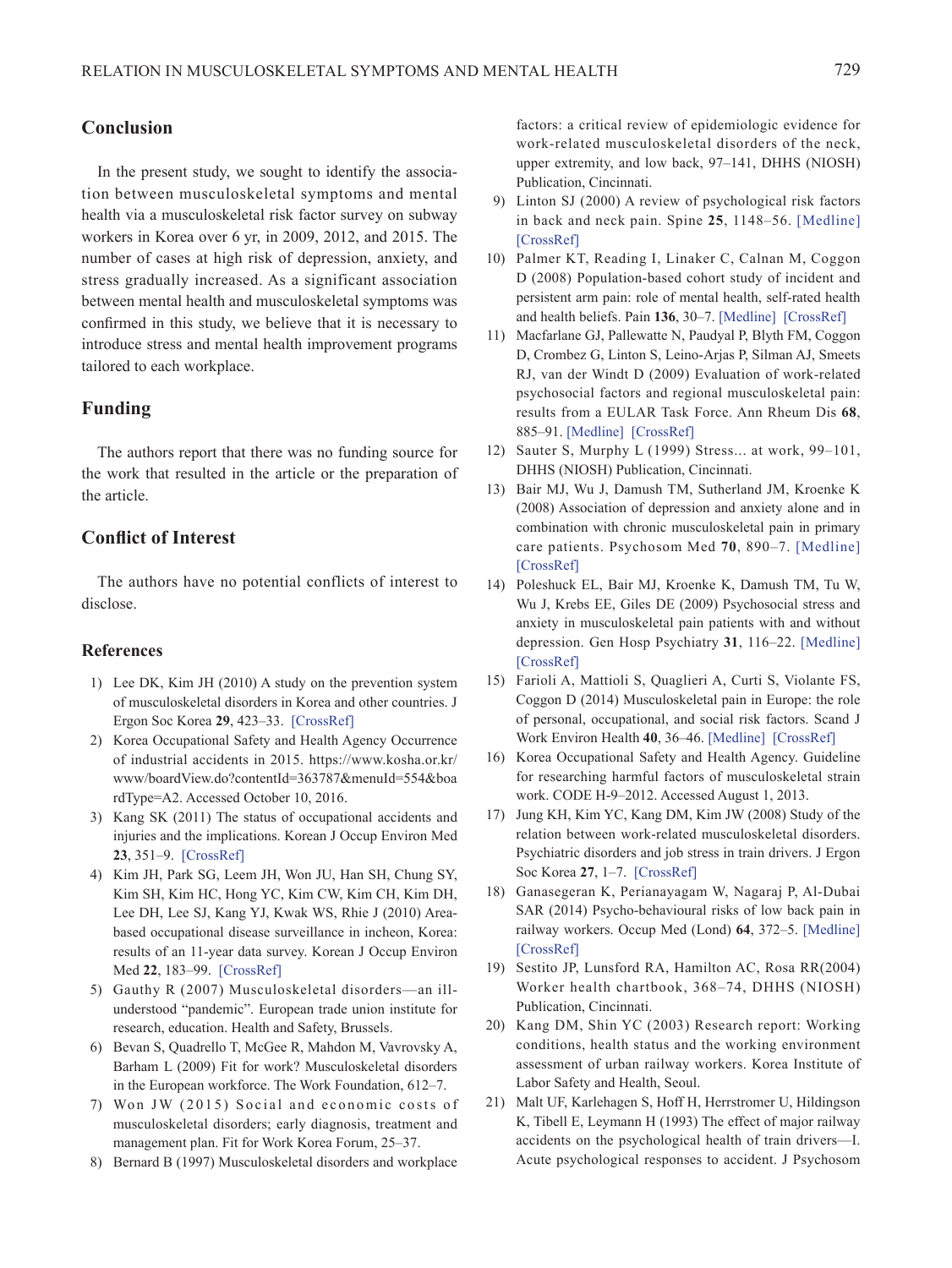Res **37**, 793–805. [\[Medline\]](http://www.ncbi.nlm.nih.gov/pubmed/8301620?dopt=Abstract) [\[CrossRef\]](http://dx.doi.org/10.1016/0022-3999(93)90169-G)

- 22) Theorell T, Leymann H, Jodko M, Konarski K, Norbeck HE (1994) 'Person under train' incidents from the subway driver's point of view—a prospective 1-year follow-up study: the design, and medical and psychiatric data. Soc Sci Med **38**, 471–5. [\[Medline\]](http://www.ncbi.nlm.nih.gov/pubmed/8153753?dopt=Abstract) [\[CrossRef\]](http://dx.doi.org/10.1016/0277-9536(94)90449-9)
- <span id="page-9-3"></span>23) Lovibond S, Lovibond P (1995) Manuals for the Depression Anxiety Stress Scales, 2nd ed. Psychology Foundation, Sydney.
- <span id="page-9-0"></span>24) David G, Woods V, Li G, Buckle P (2008) The development of the Quick Exposure Check (QEC) for assessing exposure to risk factors for work-related musculoskeletal disorders. Appl Ergon **39**, 57–69. [\[Medline\]](http://www.ncbi.nlm.nih.gov/pubmed/17512492?dopt=Abstract) [\[CrossRef\]](http://dx.doi.org/10.1016/j.apergo.2007.03.002)
- <span id="page-9-1"></span>25) Brown R, Li G (2003) The development of action levels for the "Quick Exposure Check" (QEC) system. Contemp Ergonomics **1**, 41–6.
- 26) Cohen AL (1997) Elements of ergonomics programs: a primer based on workplace evaluations of musculoskeletal disorders, 97–117, DHHS (NIOSH) Publication, Cincinnati.
- <span id="page-9-2"></span>27) Bernard B, Sauter S, Fine L, Petersen M, Hales T (1994) Job task and psychosocial risk factors for work-related musculoskeletal disorders among newspaper employees. Scand J Work Environ Health **20**, 417–26. [\[Medline\]](http://www.ncbi.nlm.nih.gov/pubmed/7701287?dopt=Abstract) [\[CrossRef\]](http://dx.doi.org/10.5271/sjweh.1379)
- <span id="page-9-4"></span>28) Crawford JR, Henry JD (2003) The Depression Anxiety Stress Scales (DASS): normative data and latent structure in a large non-clinical sample. Br J Clin Psychol **42**, 111–31. [\[Medline\]](http://www.ncbi.nlm.nih.gov/pubmed/12828802?dopt=Abstract) [\[CrossRef\]](http://dx.doi.org/10.1348/014466503321903544)
- 29) Nieuwenhuijsen K, de Boer AG, Verbeek JH, Blonk RW, van Dijk FJ (2003) The Depression Anxiety Stress Scales (DASS): detecting anxiety disorder and depression in employees absent from work because of mental health problems. Occup Environ Med **60** Suppl 1, i77–82. [\[Medline\]](http://www.ncbi.nlm.nih.gov/pubmed/12782751?dopt=Abstract) [\[CrossRef\]](http://dx.doi.org/10.1136/oem.60.suppl_1.i77)
- <span id="page-9-5"></span>30) Liang KY, Zeger SL (1986) Longitudinal data analysis using generalized linear models. Biometrika **73**, 13–22. [\[CrossRef\]](http://dx.doi.org/10.1093/biomet/73.1.13)
- <span id="page-9-6"></span>31) Lim HJ, Kim Y, Jung YB, Seong SC, Ahn JH, Roh KJ, Kim JM, Park BJ (2004) Analysis of repeated measured VAS in a clinical trial for evaluating a new NSAID with GEE

method. J Prev Med Public Health **37**, 381–9. [\[Medline\]](http://www.ncbi.nlm.nih.gov/pubmed/25175621?dopt=Abstract)

- <span id="page-9-7"></span>32) Kim DS, Kim KS, Park JK (2009) A study for the efficient implementation management through the evaluating effectiveness of a WMSDs prevention program. Occupational Safety and Health Research Institute, Incheon.
- <span id="page-9-8"></span>33) Truszczyńska A, Scherer A, Drzał-Grabiec J (2016) The occurrence of overload at work and musculoskeletal pain in young physiotherapists. Work **54**, 609–16. [\[Medline\]](http://www.ncbi.nlm.nih.gov/pubmed/27341517?dopt=Abstract) [\[CrossRef\]](http://dx.doi.org/10.3233/WOR-162343)
- 34) Park HS, Kim J, Roh HL, Namkoong S (2015) Analysis of the risk factors of musculoskeletal disease among dentists induced by work posture. J Phys Ther Sci **27**, 3651–4. [\[Medline\]](http://www.ncbi.nlm.nih.gov/pubmed/26834324?dopt=Abstract) [\[CrossRef\]](http://dx.doi.org/10.1589/jpts.27.3651)
- <span id="page-9-9"></span>35) Caruso CC, Hitchcock EM, Dick RB, Russo JM, Schmit JM (2004) Overtime and extended work shifts: recent findings on illnesses, injuries, and health behaviors, 143, DHHS (NIOSH) Publication, Cincinnati.
- 36) Knauth P, Hornberger S (2003) Preventive and compensatory measures for shift workers. Occup Med (Lond) **53**, 109–16. [\[Medline\]](http://www.ncbi.nlm.nih.gov/pubmed/12637595?dopt=Abstract) [\[CrossRef\]](http://dx.doi.org/10.1093/occmed/kqg049)
- <span id="page-9-10"></span>37) Kang MY, Kwon HJ, Choi KH, Kang CW, Kim H (2017) The relationship between shift work and mental health among electronics workers in South Korea: a crosssectional study. PLoS One **12**, e0188019. [\[Medline\]](http://www.ncbi.nlm.nih.gov/pubmed/29145440?dopt=Abstract) [\[CrossRef\]](http://dx.doi.org/10.1371/journal.pone.0188019)
- 38) Suzuki K, Ohida T, Kaneita Y, Yokoyama E, Miyake T, Harano S, Yagi Y, Ibuka E, Kaneko A, Tsutsui T, Uchiyama M (2004) Mental health status, shift work, and occupational accidents among hospital nurses in Japan. J Occup Health **46**, 448–54. [\[Medline\]](http://www.ncbi.nlm.nih.gov/pubmed/15613767?dopt=Abstract) [\[CrossRef\]](http://dx.doi.org/10.1539/joh.46.448)
- <span id="page-9-11"></span>39) Choi SK, Lee KS, Lee SY, Yu JH, Hong A, Chae JH, Chang SJ (2010) The effectiveness of an intervention program for subway operators for symptoms of post-traumatic stress disorder after the persons had fallen under a train. Korean J Occup Environ Med **22**, 29–36. [\[CrossRef\]](http://dx.doi.org/10.35371/kjoem.2010.22.1.29)
- <span id="page-9-12"></span>40) Zhang Y, Glynn RJ, Felson DT (1996) Musculoskeletal disease research: should we analyze the joint or the person? J Rheumatol **23**, 1130–4. [\[Medline\]](http://www.ncbi.nlm.nih.gov/pubmed/8823682?dopt=Abstract)